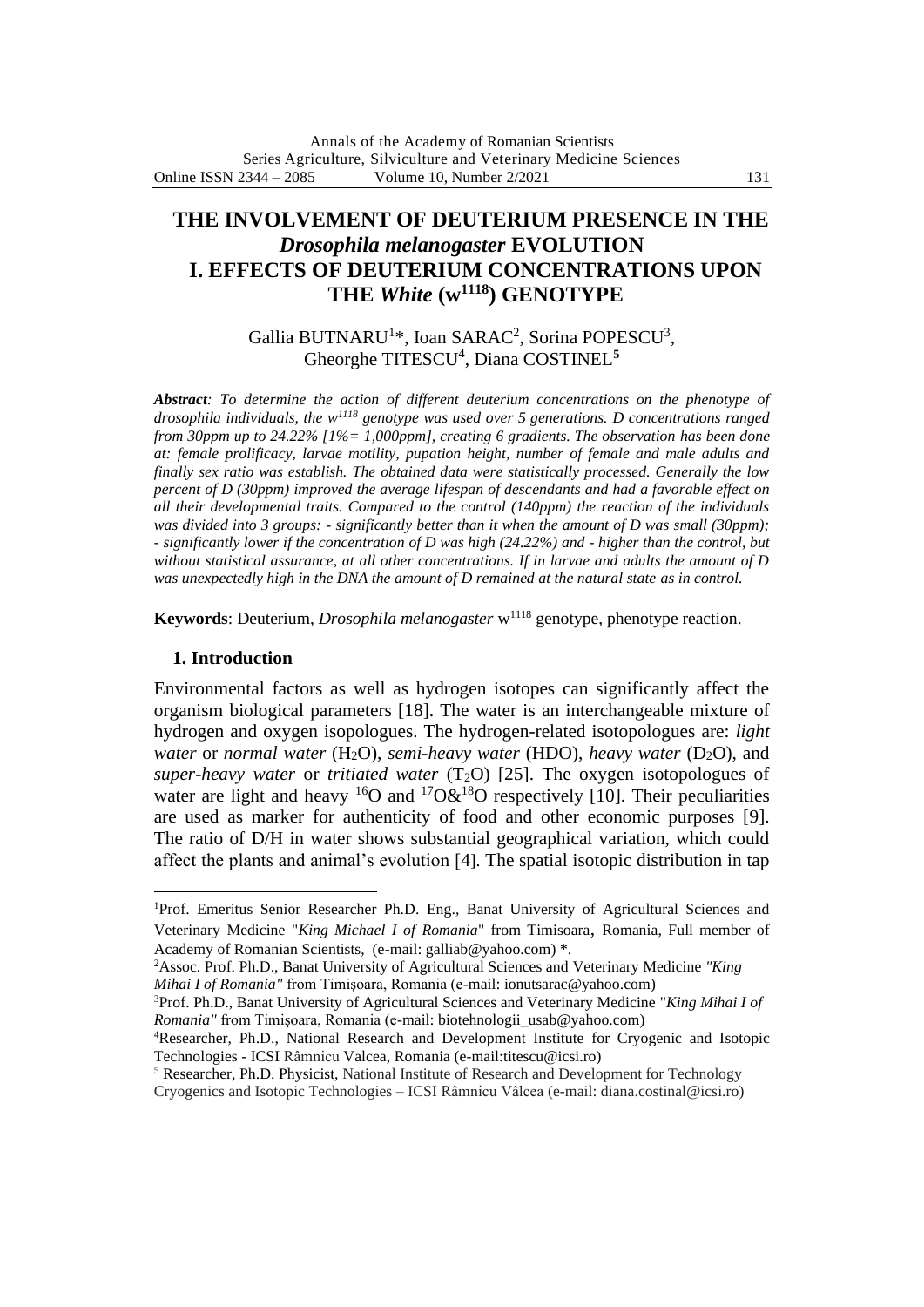waters reflects the regional variation of isotopes in the local environment [3], with considerable variation in Timisoara during seasons. The D as well as other stable isotopes are influenced by latitude, humidity, and the seasonal temperature [15, 27].

The importance of isotopologues is given by numerous studies in different fields: in the nature and the urban environment [13], from precipitation [8] solid part of water [31] in vapors [1] in organisms [17] in methods of work [33] animals and human health [26].

The isotopic signature of water changes through phase transitions in the atmospheric water cycle and temperature [7]. In our 2011 determinations we found that the amount of D in the laboratory drinking water was almost constant in the spring months (12.04/142.3ppm; 04.05/142.7ppm; 09.05/142.4ppm) and lower in July (29.07/140.7ppm). Distilled water had a content of 139.4ppm D. Under natural conditions D stabilizes rapidly from low or high concentrations to the value specific to the geographical area.

There are only a few works about the D involved in the drosophila lifespan, fertility and the D content in the descendants [12 30]. However, it is unclear whether D content has an impact in the drosophila's phenotype and whether it might alter it.

Studying the ontogeny fertility and variability of drosophila is helpful to understand the effect of the D amount changes in our life quality.

In our experiment the Control was the normal/light water  $(H_2^{16}O)$ .

Stable isotopologues of water have slightly different physical and chemical properties which require a different latent energy for the operation of the aqueous phase. Both have preferential characteristics: evaporation and condensation at light and heavy water respectively (Table 2).

*Main goal*: To point out the modifying influence of D upon drosophila phenotype  $w^{1118}$ .

# **2. Materials and Methods**

*The biological material: D. melanogaster* is an appreciated model for knowing human behavior and especially in neurodegenerative studies [14]. *Drosophila melanogaster* L. is a model organism for genetic studies, being used for testing drugs, food, toxins, pollution, and human degenerative illnesses. Approximately 60% of human genes are identical to those of drosophila: 1) the main signaling pathways and molecular mechanisms are conserved in both organisms; 2) many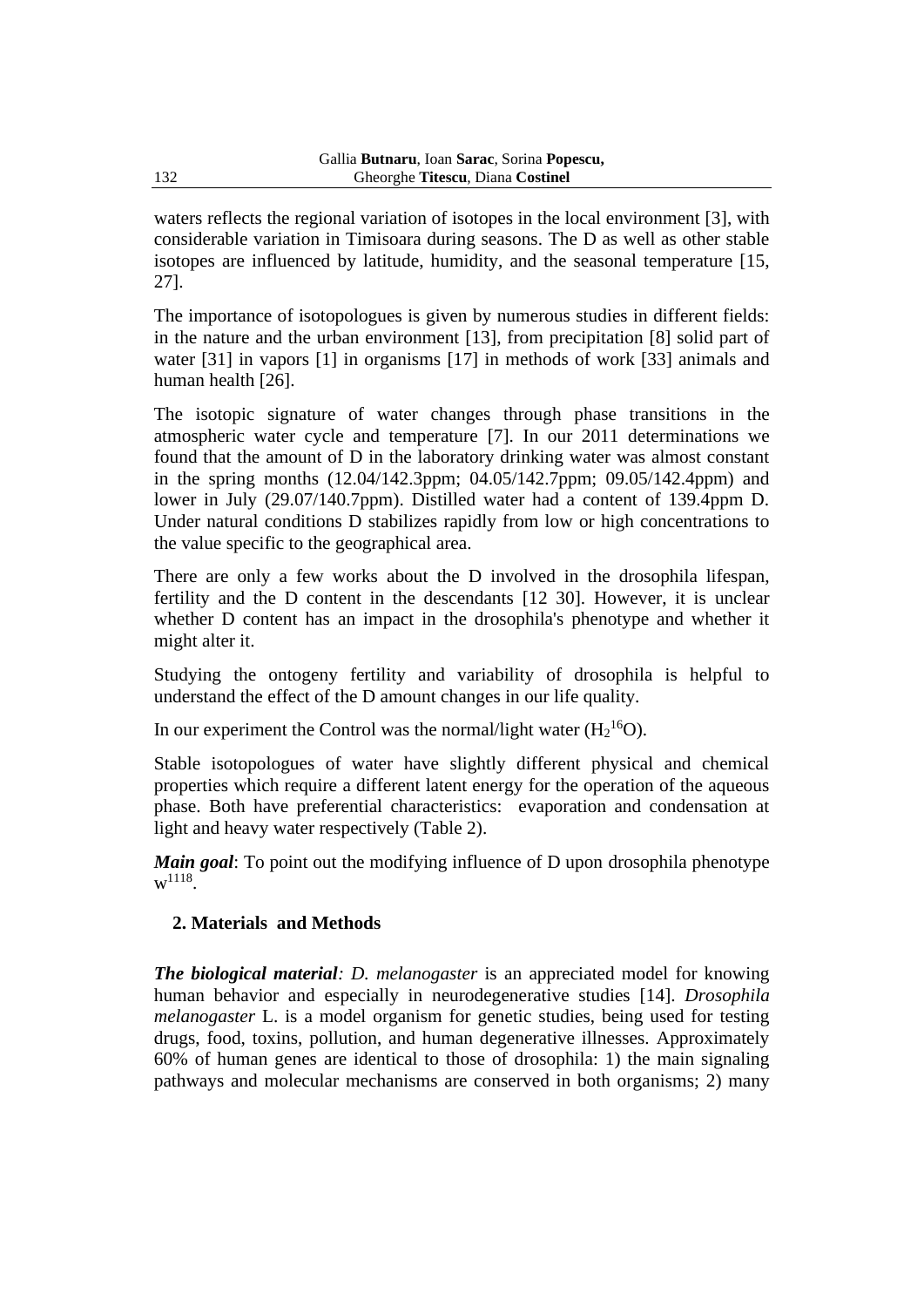aspects of development and behavior are similar to both kingdoms. For her easily altered particularities the mutant w<sup>1118</sup> genotype of *D. melanogaster* was used. The short lifespan  $(8.5 \text{ days at } 25^{\circ}\text{C})$ , a good viability the ease of maintenance, made this a perfect for our study. The population was maintained on life cycles on standard environment at 25°C, humidity 65-70% (provided by drip with mixture of D) and constant lighting since1990. Generations of "deuterated" offspring were obtained by passing individuals from G0 (normal environment) on the prepared medium in variants with variable amounts of D. The fundament of this experiment consisted in the presumption that D accumulation in the offspring's is linked with the amount of D from their growth media. Each generation, G1 - G5, was generated by parental forms ( $\sqrt{3}$ :  $\sqrt{3}$ ) from offspring raised successively in the specific concentration of D. Parents were eliminated 72 hours after the start of each experiment.

*Deuterium administration.* The virgin individuals "head of generation" were raised on the culture medium with D in variable quantity. It was the same standard food, but D replaced  $H_2O$  (145ppm) to create the following deuteration treatments: low amount: deuterium-depleted water (30ppm) and semy-heavy water (500ppm, 2.07%, 13.26%, and 22.5%, 96.89%). The different amount of D in the growth medium was obtained by volumetric mixture between 30ppm and 96.98% (Table 1).

| No.          | Variants |         | D content | Water category           |  |
|--------------|----------|---------|-----------|--------------------------|--|
|              |          | ppm     | $\%$      |                          |  |
|              | V1       | 140     | 0.0140    | Light water $19$         |  |
|              | V2       | 30      | 0.0030    | Deuterium depleted water |  |
| $\mathbf{c}$ | V3       | 500     | 0.0500    | Semi heavy water         |  |
|              | V4       | 20.700  | 2.0700    | Semi heavy water         |  |
|              | V5       | 132,622 | 13.2622   | Semi heavy water         |  |
|              | V6       | 242,200 | 24.2200   | Semi heavy water         |  |

Table 1. Experimental variants D content in ppm and %.

The ingredients of the culture medium were processed into mixtures with D in the concentrations mentioned above. We consider that in the case of our experiment the contribution of D to the subjects is made by ingestion but also by respiration. Successive generations, marked with "G1", "G2", up to "G5", were quantified in 3 repetitions.

The differences among the parameters of different waters are useful in understanding food ingestion, maggots' motility and last but not least the flies better fodder preparation.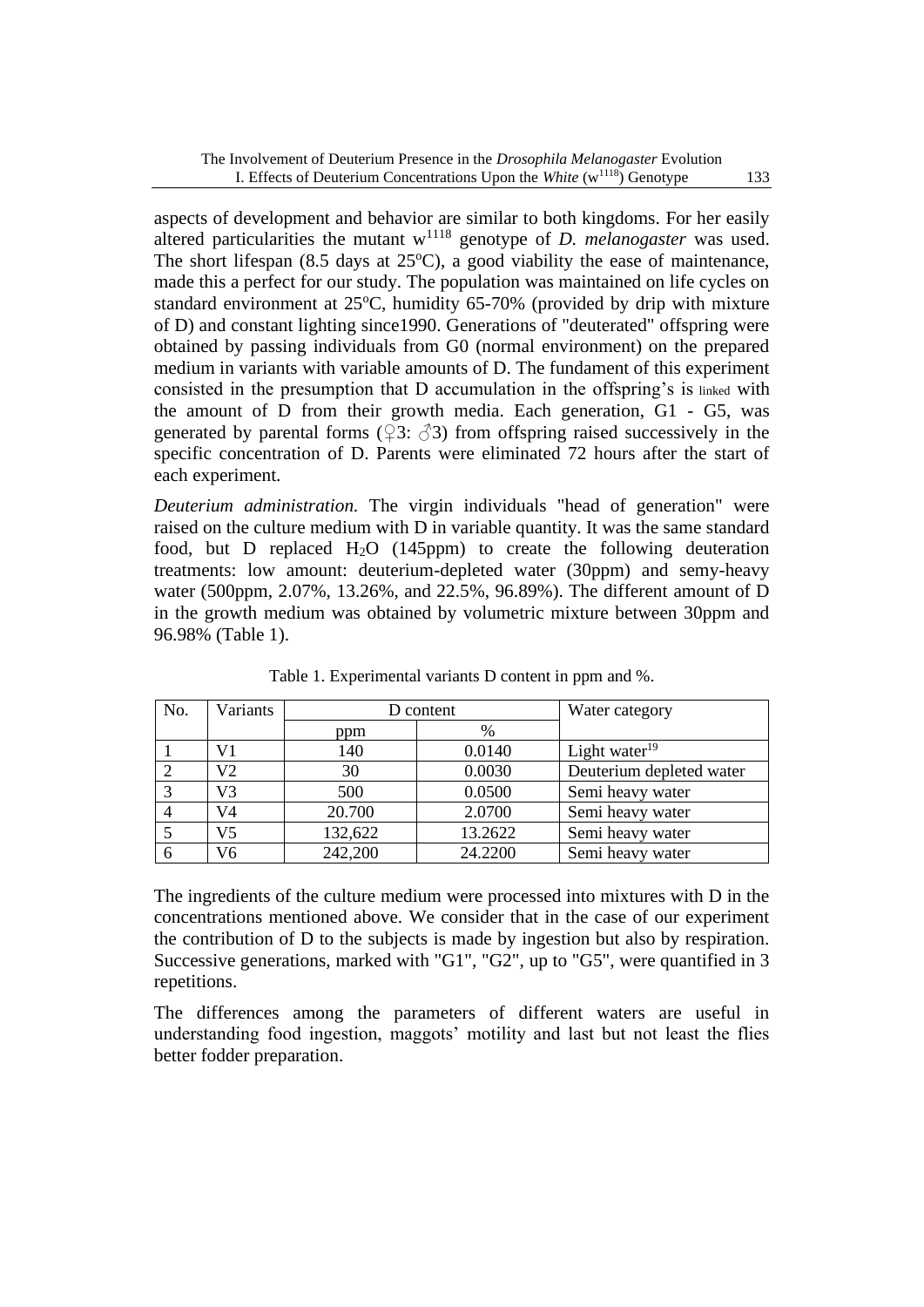During the hatching period within 24 hours adult flies of both sexes were collected and counted.

Table 2. Physical properties of isotopologues of water used for our purposes

| Proprieties                   | Normal water | <b>DDW</b>   | Semi heavy   | Heavy water  |  |
|-------------------------------|--------------|--------------|--------------|--------------|--|
|                               | (140ppm)     |              | water        |              |  |
| Boiling point $({}^{\circ}C)$ | $100.0^{20}$ | $100.0^{22}$ | $100.7^{21}$ | $101.4^{20}$ |  |
| рH                            | $7.0^{20}$   | 7.0          | $7.27^{21}$  | $7.44^{20}$  |  |
| Density $(g/ml)$              | $0.998^{20}$ | $0.995^{22}$ | $.05^{21}$   | $11^{20}$    |  |

The following parameters were evaluated.

1) D amount in different ontogenesis phases and in DNA;

2) The locomotors ability of larvae and adults to adapt to the different deuterium content in the;

3) Prolificacy and sensitivity of females/males to different concentrations of deuterium;

4) Molecular investigation at the adults (the second part of this investigation).

A total of 9,112 flies were observed in studies of the relationship between  $w^{1118}$ genotype and D amount.

The present paper refers to the phenotypic responses of the offspring of the  $w^{1118}$ line at the D variation in their environment.

### **3. Results and Discussions**

The chapter material and working method showed how the series of descendants were obtained (G1-G5).

Depending on the applied environmental factors, the Drosophila's lifespan will be influenced in different ways. In Drosophila, morphological and behavioral traits are influenced by environment favorable or harmful factors. This presumably is caused by an increase/decrease in the rate of physiological and metabolic processes [28].

### *Variation of D in different lifespan phases and in DNA*

In order to know how D accumulates in adults and to see if the cell has the capacity to filter and stop the various "noxious substances/D", the content of D in the adults of the  $5<sup>th</sup>$  generation and the DNA extracted from them was determined (Table 3).

The 5<sup>th</sup> larvae generation had a less content compared to the growth media  $(142.86 \pm 9.4 \le 145$ ppm). Unexpected was the high amount of D into the larvae formed in 30ppm medium  $(125.52 \pm 8.3 > 30$ ppm).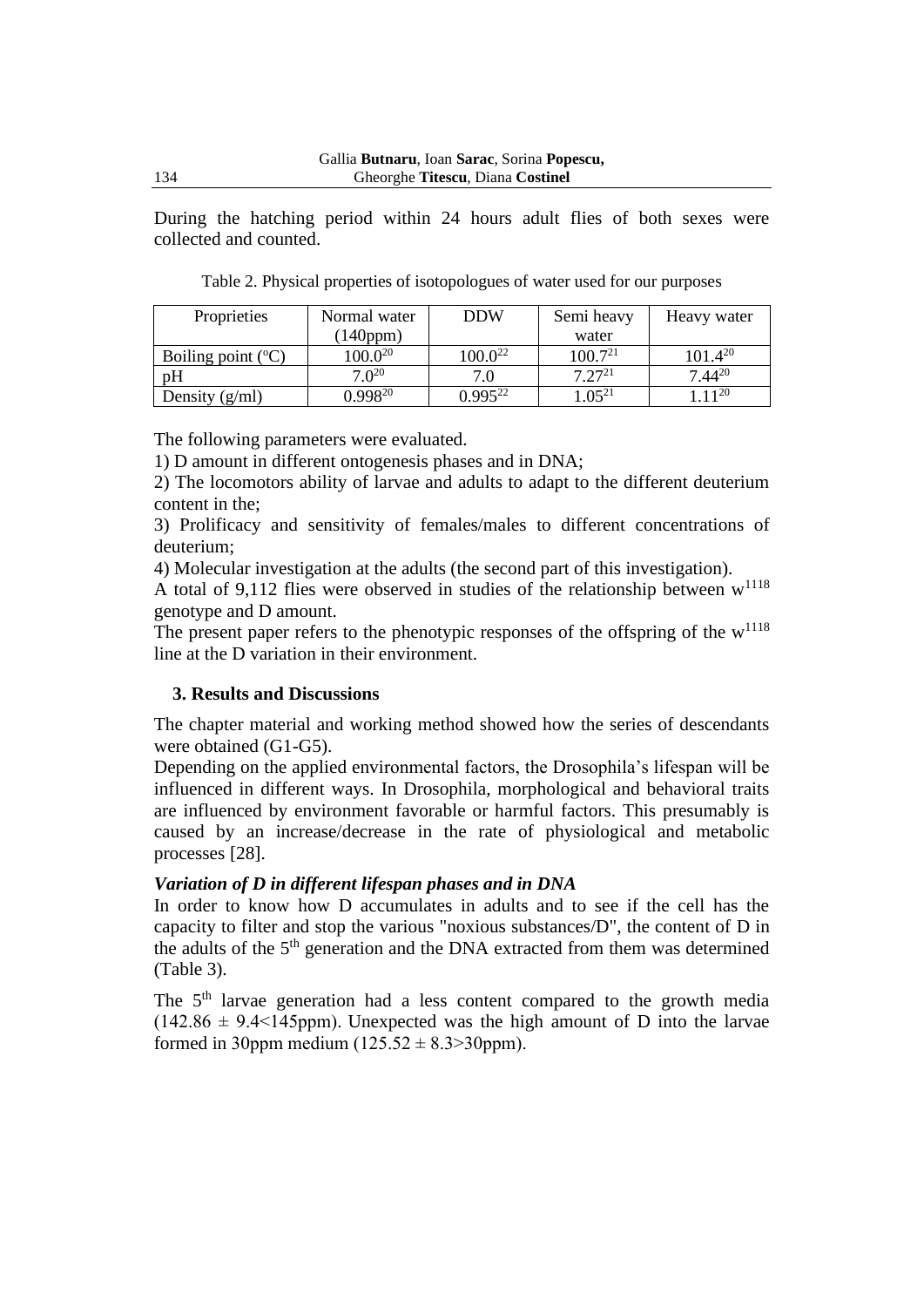|                             | The D content       |                    |                              |                      |  |  |
|-----------------------------|---------------------|--------------------|------------------------------|----------------------|--|--|
| Variants: types of<br>water | of growth<br>medium | in larvae<br>(ppm) | in adults<br>(ppm and $\%$ ) | DNA samples<br>(ppm) |  |  |
| Light                       | $145$ ppm           | $142.86 \pm 9.4$   | $151.2 \pm 3.0$ ppm          | $141.5 \pm 3.0$      |  |  |
| Deuterium depleted<br>(DDW) | 30ppm               | $125.52 \pm 8.3$   | 4.678±0.094%                 | $141.8 \pm 3.0$      |  |  |
| Semi-heavy                  | $500$ ppm           | No results         | $244.5 \pm 5.0$ ppm          | $141.7 \pm 3.0$      |  |  |
| Semi-heavy                  | 24.22%              | No results         | 8.615±0.172 %                | $142.3 \pm 3.0$      |  |  |

Table 3. D contents of larvae, imago and DNA at  $w^{1118}$  genotype the  $5<sup>th</sup>$  generation grown successively on different concentrations of D\*  $(1\% = 10.000$ ppm $)$ 

*The reported uncertainty is calculated using a magnification factor*  $k = 2$ *, which corresponds to a confidence level of approximately 95%.*

Comparing the D content of their growth medium with larvae it can be considered that the body's cells have the ability to filter non-specific "products" and to maintain the organism at the normal evolutionary parameters; it means larval have the ability to adapt their cells to D amount from the environment for their benefit.

In adults, the D content was extremely high compared to their growth environment and that of the larvae. Also it is incomprehensible why there is a bioaccumulation of D in adults who came from a growth medium with a low D content (30ppm). We assume that the accumulation of D in adults indicates its storage in the exoskeleton structure by replacing H or by accumulation in its transformed cells, tissue in which the water is almost non-existent. It is also possible that the structure of the exoskeleton chooses for stronger bonds than those of H. By similarity we mention Magozzi's studies made on vertebrates which pointed out in the absence of isotopic variation in the environment the  ${}^{2}H$ and  $18$ O values of keratin vary dependent on the artificial habitat created [19]. A similar process of different elements accumulation in chitine was described by Boden et al. [2].

In nuclear DNA extracted from adults, the D content was lower compared to the larval and of adults' cells, with values close to a "natural" amount (141.5±3ppm). There are no differences between the D content in DNA molecules and in the culture medium. Regardless of whether the entire life cycle took place in environments with D in a similar amount as in nature (145ppm) or in the presence of an excessively low or excessively high content (30ppm respectively 24.22%), in the DNA was not accumulated D. In comparison to control in the nuclear DNA of deuterated-adults the deuterium amount increased slightly varying 0.3ppm/30ppm; 0.2ppm /500ppm and 0.8ppm/24.22% D. It was 142.3ppm into DNA of adults grew in the highest concentration of D (24.22%).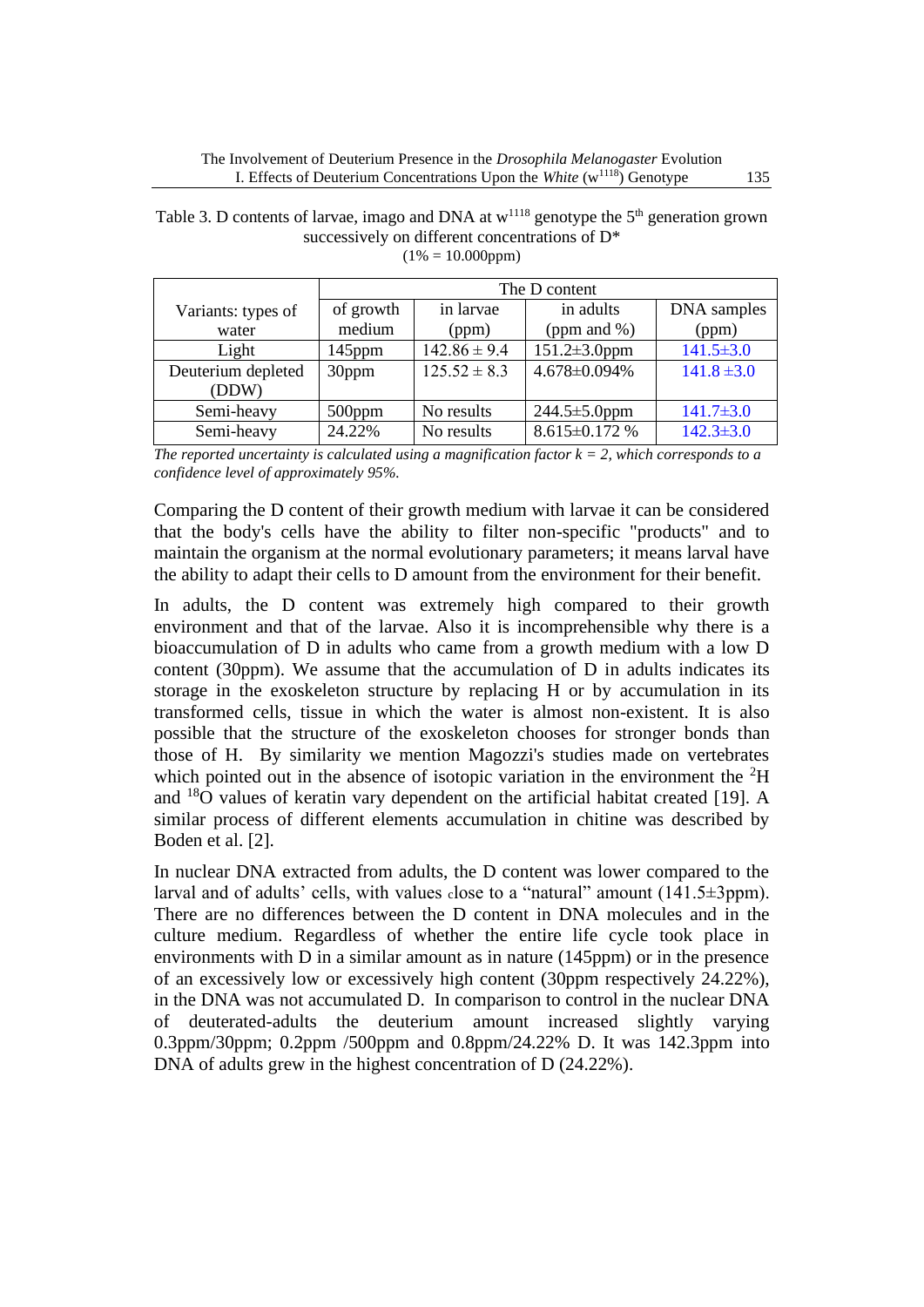*Survival index (SI)* it is a sum of reactions from different stages of development of individuals, to the "death" that can be used to estimate the body's response to different environmental conditions. From the many traits that condition the survival rate, we chose those that were considered more eloquent.

*The ontogenetic evolution* In the developmental stage of drosophila's are two distinct stages of morphogenesis: larval stages and metamorphosis into adults. These two stages of development are related to the embryonic stage, which is a component of other ontogenetic pathways [21]. During the drosophila development, the environment acts as a timer in the body growth (genetically determined), and in the duration of its progress (plasticity of the phenotype).

Among larval stage at the D variants and control no significant differences were established. The pupae and adult stages were shorter than the control. According to the control the life span was more accelerated till 2.07% when it was short. From 13.26% showed a return process, being almost to the normal. It is intriguing how the first hatched adults were female and the last hatched were male. Such a finding contradicts the observations made by us in other conditions.

The lifespan of *Drosophila suzukii* (Matsumura) was the most similar to our experiment. In D. *suzukii the* ontogenetic cycle included first instars larvae (3-7 days) pupation (4-15 days) and adult (20-30 days)[11]. Comparing the results obtained in our experiment (Table 4) with the lifespan of *D. suzukii* we found that in the larvae stage appeared the most significant changes. The pupae stage was likely to *S. suzukii*. The life span was longer only at the control.

| D         | The larvae stage            |                 |     |       | Pupae | Hacking the:    |         |                | Life    |          |
|-----------|-----------------------------|-----------------|-----|-------|-------|-----------------|---------|----------------|---------|----------|
| content   | 1 <sup>st</sup>             | 2 <sub>nd</sub> | 2rd | total | stage | the first adult |         | the last adult |         | span     |
|           |                             |                 |     |       |       | days            | Gender* | after          | Gender* | duration |
| $145$ ppm |                             |                 |     | 11    | 15    | 10              | Female  | 4(14)          | Male    | 40       |
| 30ppm     |                             |                 |     | 10    | 10    |                 | Female  | 3(10)          | Male    | 30       |
| $500$ ppm | 2                           |                 | 8   | 11    | 9     |                 | Female  | (6)            | Male    | 26       |
| 2.07%     |                             | ↑               | 4   |       | 10    |                 | Female  | (6)            | Male    | 23       |
| 13.26%    |                             | $\overline{2}$  |     | 8     | Q     |                 | Female  | 1(8)           | Male    | 25       |
| 24.22%    | $\mathcal{D}_{\mathcal{L}}$ | $\overline{2}$  | 8   | 12    | 12    | റ               | Female  | 1(10)          | Female  | 34       |

Table 4. The period of time for each ontogenetic stage (days)

\* The first and the last hatched descendant

*The locomotors activity* During the 2-3 days after leaving the culture medium, the motility of the larvae was gradual. In all variants the migration was progressive; sometimes even the larvae climbed above the point of insertion of the pupae, after which they descended. Such behavior has not been mentioned and we cannot explain it. Compared to the control, the motility of the larvae was more active and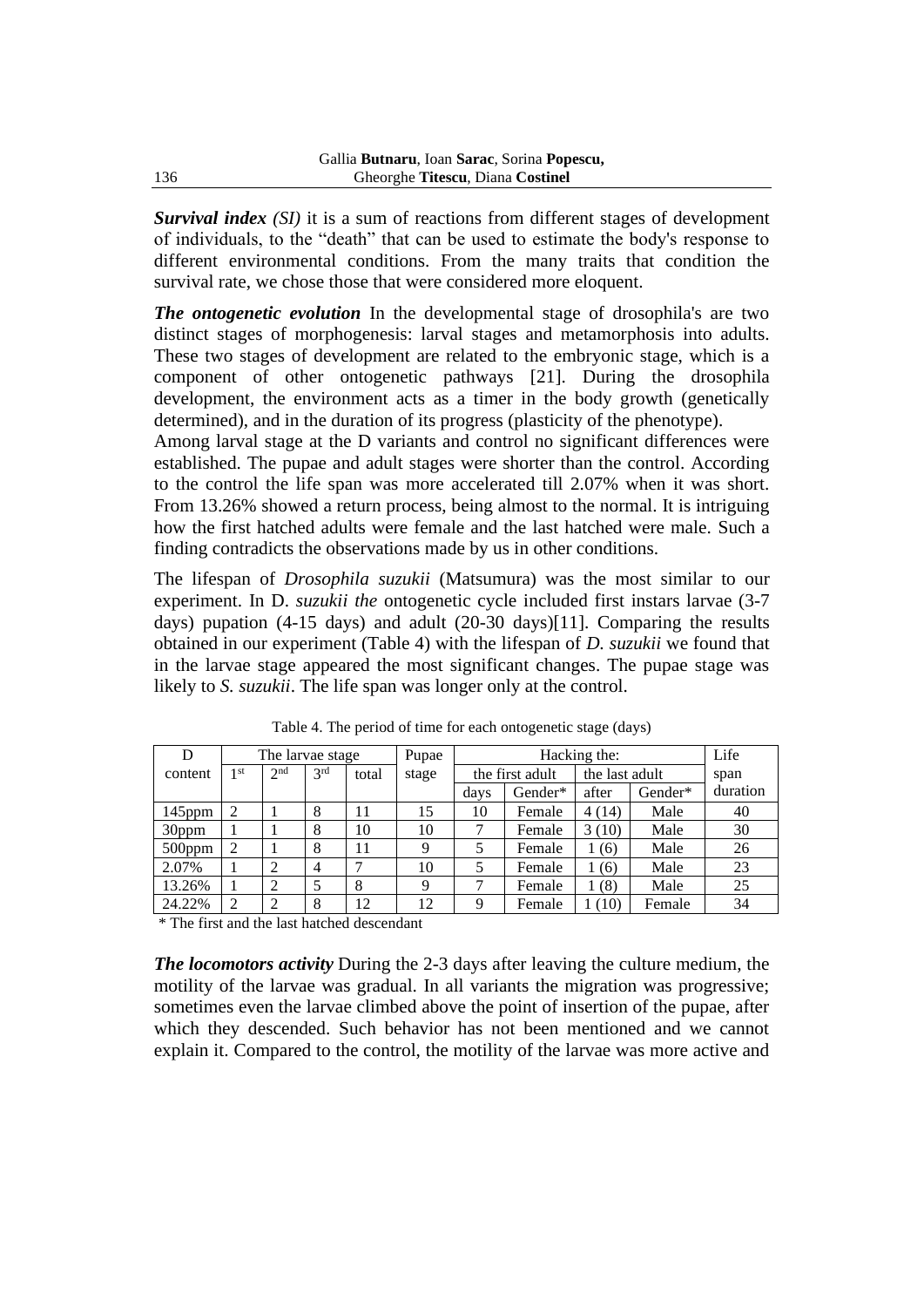the insertion height of the pupae was higher at the 30ppm variant (Figure 1;  $x_{G1}$ )  $G<sub>5</sub>=4.66\pm0.14$  cm).

The highest extra amount of D (24.22%) the motility of the larvae and the pupae fixation was reduced with  $20\%$  (x<sub>G1-G5</sub>=2.88 $\pm$ 0.50 cm). The height of pupation was relatively the same in the variants in which D was low or in excess.

Under the investigated conditions, larvae locomotors activity varied much in the first generations (G1-G2). The larvae accommodation to the unusual medium started from G3. From G4 a stability process took place, the pupation highest was similar between D variants.

Taken in account the general average/generation it is revealed a pronounced differences between the insertion height of the pupae of G1-G3 ( $x_{G1}=3.74\pm0.36$ ,  $x_{G2}=3.74\pm0.27$ ,  $x_{G3}=3.71\pm0.43$  cm). From G4 the highest of pupation is up 4 and 5 cm ( $x_{G4}$ =4.08±0.40 and  $x_{G5}$ =5.97±0.19 cm).

The particular behavior of offspring revealed a favorable influence of excess of D.



Comparing the reaction values of line  $w^{1118}$  with other 3 lines and 3 local (wild) populations it was found that the pupation height was the highest at a concentration of 30ppm (4.5 cm and 4.27 cm respectively) and the lowest at the concentration of 24.22% (2.66 cm and 3.35 cm, respectively). Overall, the reaction of wild genotypes was slightly superior to drosophila lines  $(3.94 \text{ cm} < 3.67)$ cm) but without signification  $(d=0.27$  cm).

Figure 1. Larval motility and height of pupation for different concentrations of deuterium

*Population size* was closely correlated with the concentration of D in the culture medium. The negative effect of D was revealed at the concentration of 2.29% at which the lethality index was 50%.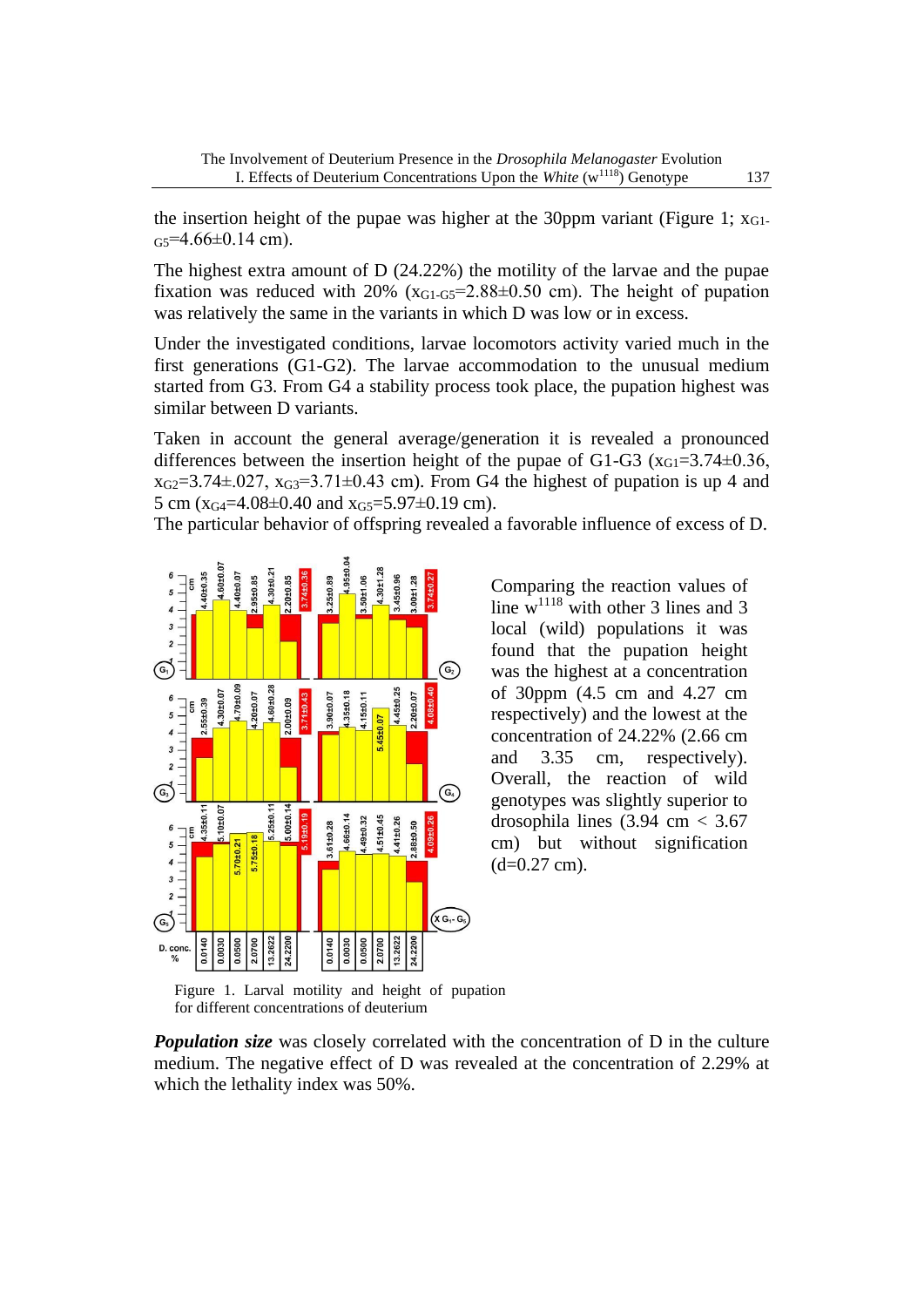The evolution of the size of the populations from the five successive and different generations (Figure 2) highlighted: high variability within each variant; random increase up to G3; from G3 a tendency of "accommodation" of the offspring to the increased concentrations of D were observed; In G4, the individuals show a significant tolerance to the presence of D in the culture medium.

The selected traits appears to be suitable for the study of such interactions, since we assume that they are extremely sensitive to a myriad of environmental factors, ranging from D to temperature or radiation [34, 5].

*Gender and D amount:* gender specific survivorship and mortality rates pointed out a better survivorship and lower mortality for female compared to males at ages up to 24 h after emergence. As observed in previous studies of *Drosophila* and at other organisms [24, 23], age-specific mortality rates is increased for females [22].

Unlike other *Drosophila* population and genotypes we worked with all variants of the  $w^{1118}$  line, the first offspring were female and the last were male; with one exception, the concentration of 24.22% (Table 4).



Figure 2. The population size at drosophila w<sup>1118</sup> genotypes of different generations formed into environment with variable concentrations of D

Figure 3. Proportion of females and males in populations of different generations formed into environment with variable concentrations of D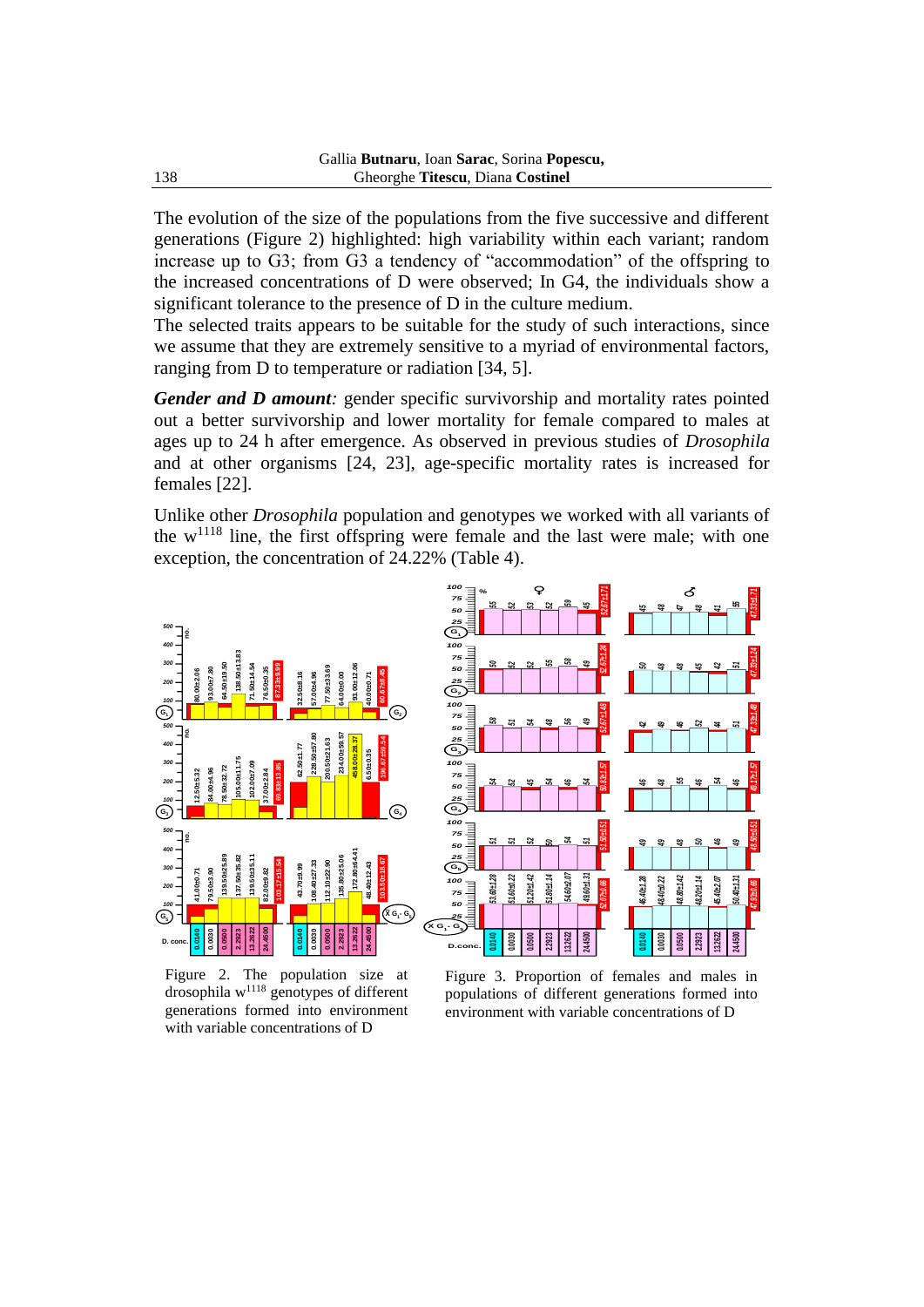There are no data to show that the  $w^{1118}$  genotype has another way of ranking the genders.

The average proportion of females and males in the population of all generations was in favor of XX sex  $(52.07 + 0.66 > 47.93 + 0.66\%$ ; Figure 3).

Compared to Control, in all variants the number of females was lower and, only at the concentration of 13.2622% their number was higher.

As shown in Table 4 and Figure 3, the mean life span of females was higher compared to the males by 4%, as is no typical in mixed-sex populations [16, 29].

To date, there are no studies evaluating the effect of D on drosophila

Repeating the study to other genotypes (local populations or standard lines of drosophila) it was determined similar effects of D on their life cycle and behavior.

Since mortality was slightly affected <sup>b</sup>y D means that different generation descendants may display a reaction norm for lifespan.

D had an effect of accelerating the metabolism of different ontogenetic stages, which ultimately led to the shortening of life span without affecting the phenotypic architecture of individuals. Of the thousands of adults observed, no cases of Petit or other phenotypic defects were found as observed in other experiments.

The D amount in the nuclear DNA of individuals grown at concentration 24.22% increased relatively insignificant compared to the D content of the medium and of adults. Against to the control the content of D "stored" in the nuclear DNA of adults raised insignificant  $(d_{30\text{ppm-C}}=+0.2 \text{ppm}$  and  $d_{24.22\%-C}=+0.8 \text{ppm}$ ).

The actual causes of deuterium-environment-organism interactions remain unknown for most drosophila genotypes, but may reflect significant changes in their physiological determinants and we presume that the genetic background was not affected.

The distinction is important, because the theory of evolution is entirely dependent upon the assumption of genetic variants that have individual-specific effects on survival [20, 32, 6].

The drosophila's behavior could be used to quantify the D involvement at other organisms, comparing their patterns and of specie-specificities in the presence of D excess.

### **Conclusions**

(1) Low percentages of D added to the regular diet of *D. melanogaster* improved mean life span without an effect on fecundity.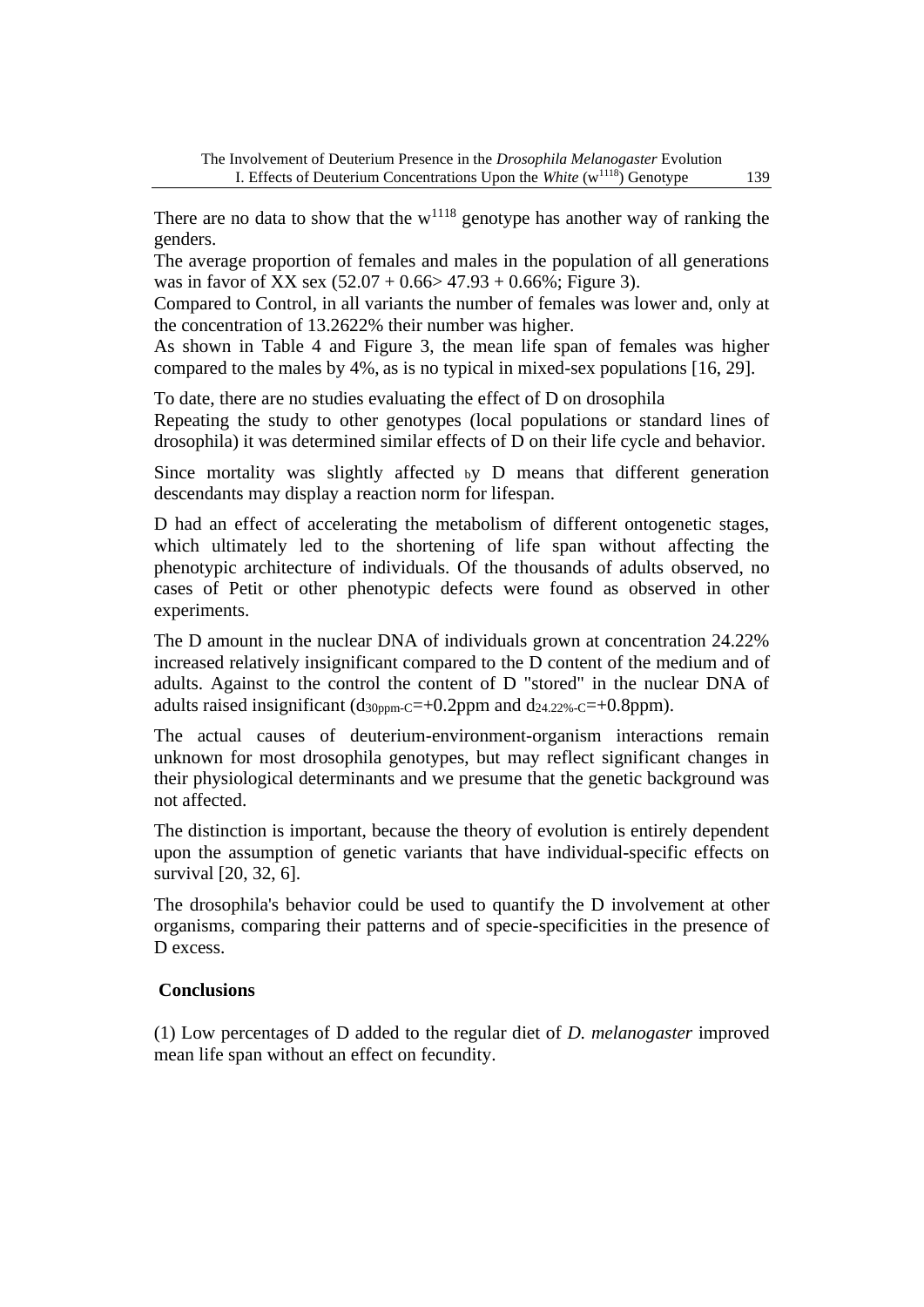(2) However, D had an adverse effect on development time and showed toxicity as the dose was increased.

(3) Compared to the control (0.0140%) the motility of the individuals was separated into 3 groups:

- significantly superior to the control when the amount of D was small (30ppm);

- significantly lower if the concentration was high (24.22%) and

- higher than the control, but without statistical assurance, at all other concentrations.

(4) Regardless of generation, the large amount of D significantly reduced the motility of larvae (24.22%).

(5) The proportion of the two sexes in "naturalized" populations to the excess D in their living environment was not changed.

(6) The most significant result of this study is that the body/cell has the ability to maintain its DNA almost intact.

(7) Thus, in *Drosophila melanogaster*, even if D increases greatly in their living environment it has itself a limited influence to cause significant increase of damages.

## **R E F E R E N C E S**

- [1] Aragu´as-Aragu´as, L., Fröhlich, K., Rozanski, K. Deuterium and oxygen-18 isotope composition of precipitation and atmospheric moisture. *Hydrol. Process*. 14, 1341–1355. (2000).
- [2] Boden, N., Sommer, U., Spindler, K-D. Demonstration and Characterization of Chitinases in the Drosophila Kc Cell Line. *Insect Biochem*. 15(1), 19-23, (1985).
- [3] Bowen, G.J., Ehleringer, J.R, Chesson, L.A., Stange, E., Cerling, T.E. Stable isotope ratios of tap water in the contiguous United States. *Water Resour Res*., pp. 3419-31 (2007).
- [4] Buzgariu, W., Caloianu, M., Lazar S. Structural and Ultrastructural Changes in Fish Spleen Induced by Heavy Water. *Romanian Journal of Biological Sciences*, 1(9), 5-6 (1997).
- [5] Carey, J.R., Liedo, P., Harshman, L., Zhang, Y., Müller, H-G., Partridge, L., Wang, J-L. Life history response of Mediterranean fruit flies to dietary restriction. *Aging Cell* 1, 140–148, (2002).
- [6] [Charlesworth,](https://www.cambridge.org/core/search?filters%5BauthorTerms%5D=Brian%20Charlesworth&eventCode=SE-AU) B. The genetics of populations without selection. Evolution in Age-Structured Populations. Cambridge University Press, Chap. 2, pp. 62-104, (2009).
- [7] Costinel, D., Scientific report Trichoas, Timisoara Ro. (2011).
- [8] Dansgaard, W. Stable isotopes in precipitation. *Tellus* 16, 436–468. (1964).
- [9] Dinca, O., Ionete, R., Costinel, D., Popescu, R., Radu, G.L. Geographical and Botanical Origin Discrimination of Romanian honey using complex stable isotope data and Chemometrics. *Food Analysis Methods*, 401-412. (2014).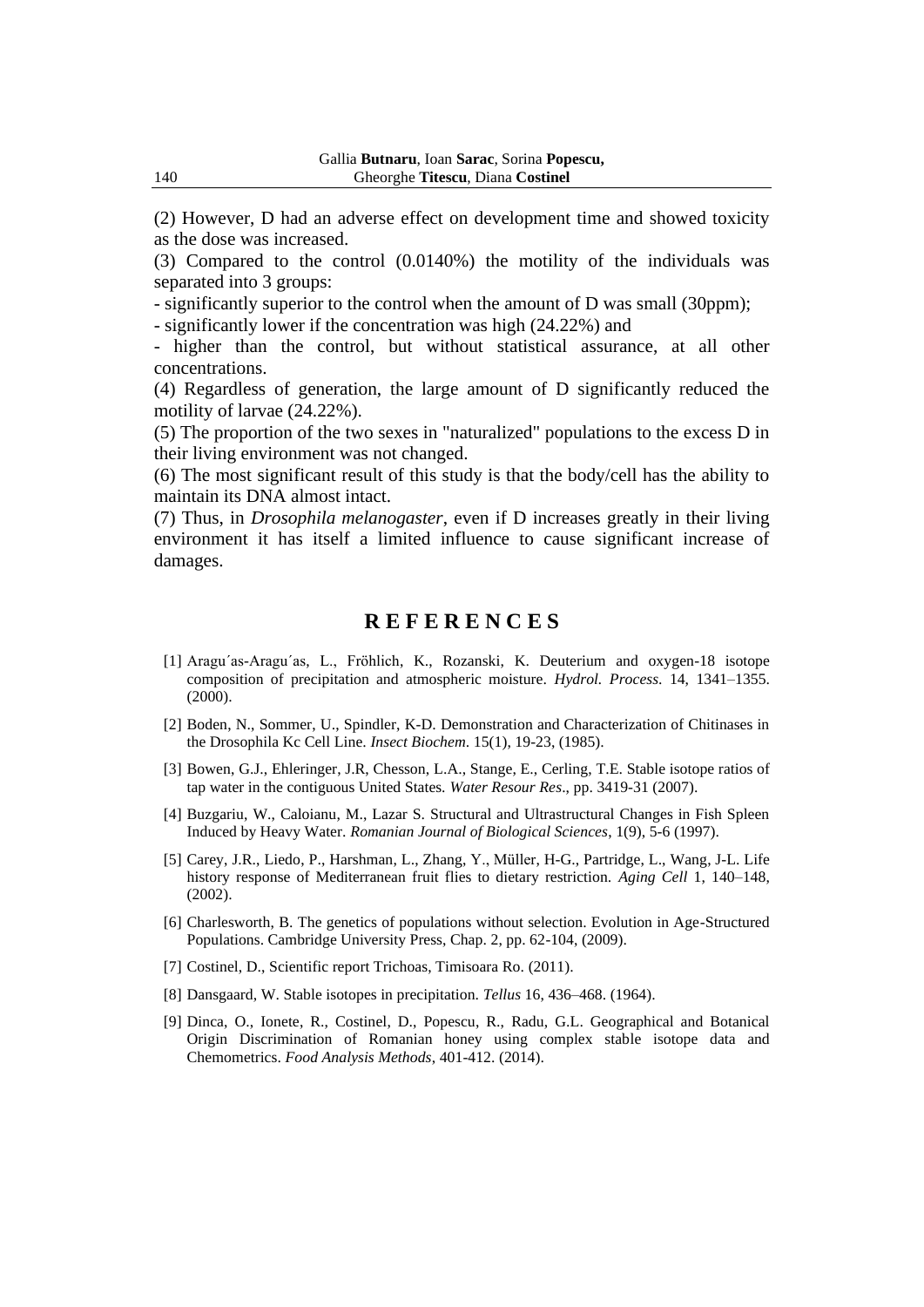- [10] Filipović, A. Water Plant and Soil Relation under Stress Situations. In book: Soil Moisture Importance. Chap.2, pp. 1-37. Sept. (2020).
- [11] Fruit Fly Life Cycle Lifespan of Fruit Flies Pest Chat, Biology and Life Cycle Cornell Fruit Resources, Cornell University (2019).
- [12] Hammel, S.C., East, K., Shaka, A.J., Rose, M. R., Shahrestani, P., Brief Early-Life Non-Specific Incorporation of Deuterium Extends Mean Life Span in Drosophila melanogaster Without Affecting Fecundity. *Rejuvenation Research*. 16(2), 98-104. (2013).
- [13] Jameel, M.Y. Stable Isotope Mixing Models in Urban and Natural Environments to Understand Water Management Practices and Biogeochemical Processes. The PhD dissertation. The University of Utah (2018).
- [14] Kamimura, Y. Twin intermittent organs of Drosophila for traumatic insemination. *Biology Letters,* The Royal Society, London, United Kingdom. 3(4), 401-404. (2007).
- [15] Kendall, C., Coplen, T.B. Distribution of oxygen-18 and deuterium in river waters across the United States. *Hydrol Processes*, 15, 1363-1393. (2001).
- [16] Khazaeli, A.A., Curtsinger, J.W. Heterogeneity's ruses: How hidden variation affects population trajectories of age-dependent fecundity in Drosophila melanogaster. *Demographic Research* 30, 313-333, (2014).
- [17] Kritchevsky, D. Deuterium in Biology. *Annals of the New York Academy of Sciences*, 84 (16), p. 575. (1960).
- [18] [Magozzi,](https://www.frontiersin.org/people/u/698765) S., [Vander Zanden,](https://www.frontiersin.org/people/u/227861) H.B., [Wunder,](https://www.frontiersin.org/people/u/912541) M.B., [Trueman,](https://www.frontiersin.org/people/u/132650) C.N., Pinney, K., Peers, D., [Dennison,](https://www.frontiersin.org/people/u/681664) P.E., Horns, J.J, [Şekercioğlu,](https://www.frontiersin.org/people/u/770117) Ç.H., [Bowen,](https://www.frontiersin.org/people/u/1107640) G.J. Combining Models of Environment, Behavior, and Physiology to Predict Tissue Hydrogen and Oxygen Isotope Variance Among Individual Terrestrial Animals. *Front. Ecol. Evol*., 8, 1-17, (2020).
- [19] Magozzi, S., Vander Zanden, H.B., Wunder, M.B., Trueman, C.N., Pinney, K., Peers, D., Dennison, P.E., Joshua Horns, J.J., Sekercioglu, Ç.H., Bowen, G.J. Combining Models to Predict Isotope-Variance. *Frontiers in Ecology and Evolution*, 1-17 (2020).
- [20] Medawar, P. B. An Unsolved Problem of Biology. *[Nature](https://www.nature.com/)*, 178, 291–294, (1956).
- [21] Nascimento, J.C., Cruz, I.B.M., Monjeló, L.A., Oliveira, A.K., Genetic components affecting embryonic developmental time of Drosophila melanogaster. *Genetics and Molecular Biology*, 25(2), 157-160, (2002).
- [22] [Nuzhdin,](https://scholar.google.ro/citations?user=YdjmOn0AAAAJ&hl=ro&oi=sra) S.V., Khazaeli, A.A., [Curtsinger,](https://scholar.google.ro/citations?user=v0gn6NEAAAAJ&hl=ro&oi=sra) J.W. [Survival Analysis of Life Span Quantitative](https://academic.oup.com/genetics/article-abstract/170/2/719/6059297)  [Trait Loci in Drosophila melanogaster.](https://academic.oup.com/genetics/article-abstract/170/2/719/6059297) *Genetics*, 170, 719–731, (2005).
- [23] Pletcher, S.D., Houle, D., Curtsinger, J.W. Age-Specific Properties of Spontaneous Mutations Affecting Mortality in Drosophila melanogaster. *Genetics* 148: 287–303, (1998).
- [24] Promislow, D.E.L., Tatar, M., Khazaeli, A.A., Curtsinger, J.W. Age-Specific Patterns of Genetic Variance in Drosophila melanogaster. I. Mortality. *Genetics* 143, 839-848, (1996).
- [25] Puchalski, M., Komasa, J., Spyszkiewicz, A., Pachucki, K. Dissociation energy of molecular hydrogen isotopologues. *Phys. Rev.* A 100, 020503(R). (2019).
- [26] Somlyai, G., Jancso, G., Jackli, G., Vass, K., Barna, B., Lakics, V., Graal, T. Naturally Occurring Deuterium is Essential for the Normal Growth Rate of Cells, *FEBS Letters*, 317(1- 2), 1-4, (1993).